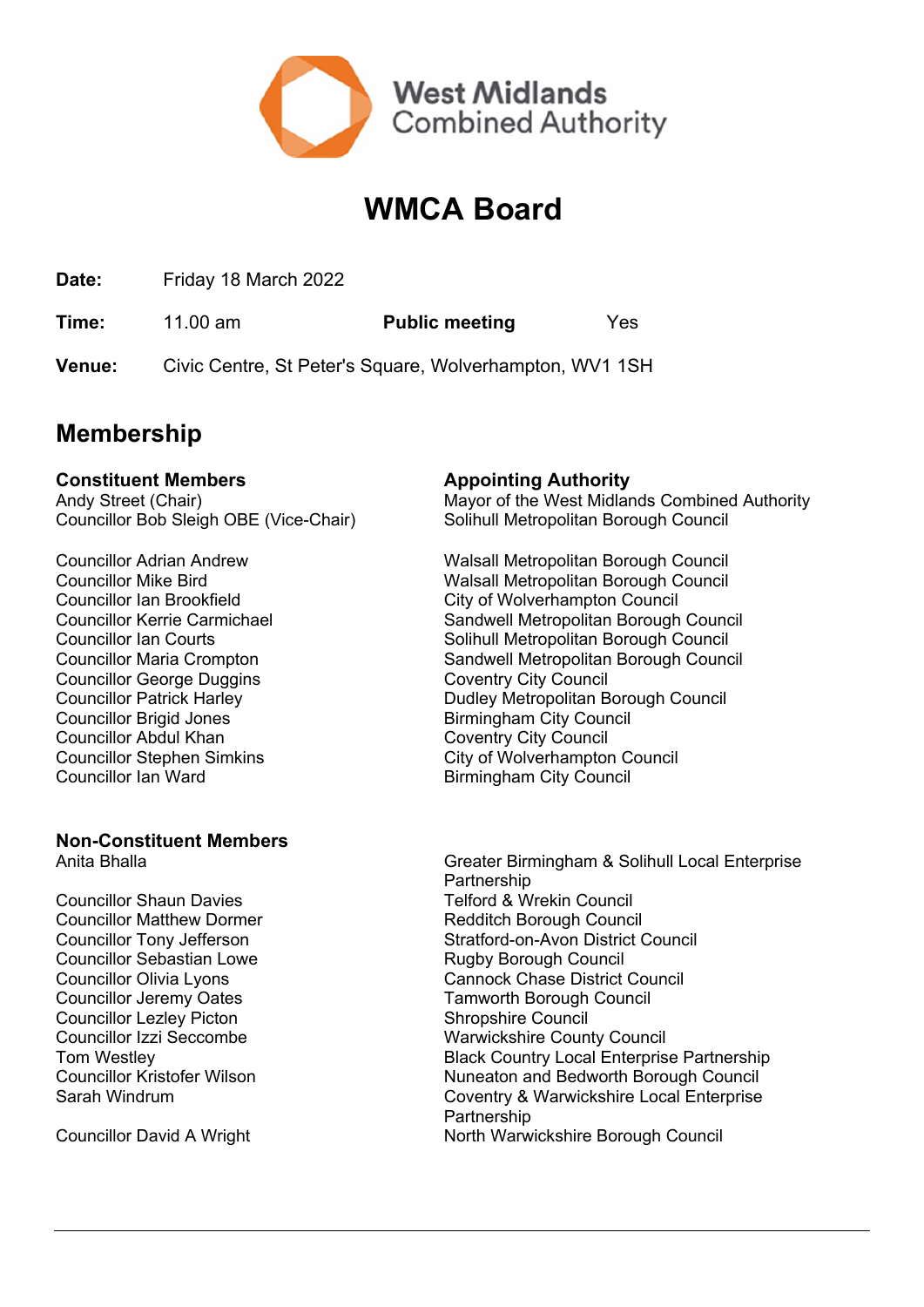#### **Observers Awaiting Membership**

Councillor Andrew Day<br>
Marwick District Council<br>
Mandy Thorn<br>
Marches Local Ente

The Marches Local Enterprise Partnership

**Co-Opted Member**

Midlands Trades Union Congress

**Observer Members** Councillor Greg Brackenridge West Midlands Fire Authority

Simon Foster Theorem Commissioner West Midlands Police & Crime Commissioner

Quorum for this meeting shall be at least one member from five separate Constituent councils

If you have any queries about this meeting, please contact:

**Contact** Dan Essex, Governance Services Manager **Telephone** 0121 214 7505 **Email** dan.essex@wmca.org.uk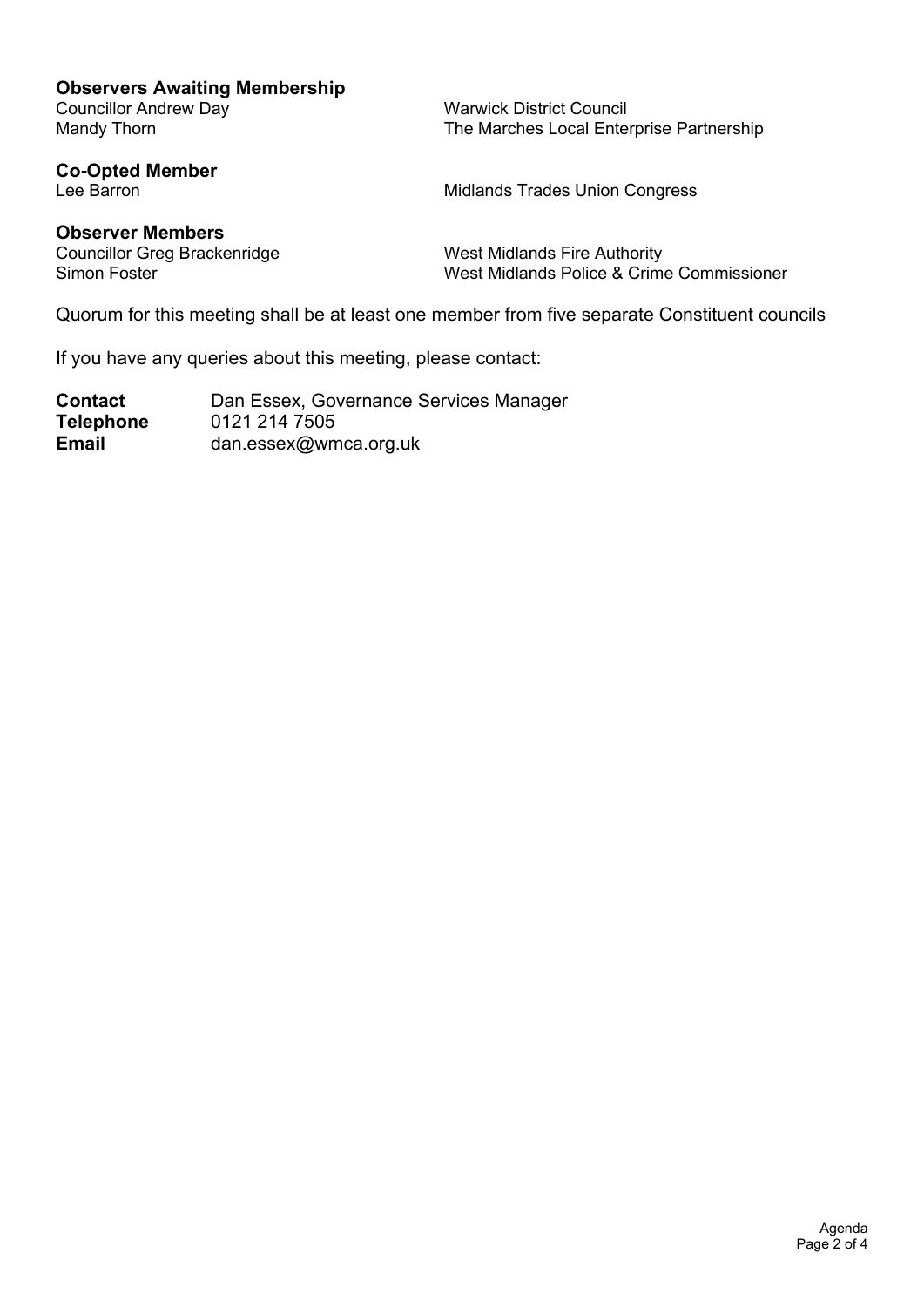# **AGENDA**

| No.                             | <b>Item</b>                                                                                                                                                                                                                                                                                                                                                      | <b>Presenting</b>              | <b>Pages</b> |  |
|---------------------------------|------------------------------------------------------------------------------------------------------------------------------------------------------------------------------------------------------------------------------------------------------------------------------------------------------------------------------------------------------------------|--------------------------------|--------------|--|
| <b>Items of Public Business</b> |                                                                                                                                                                                                                                                                                                                                                                  |                                |              |  |
| 1.                              | Apologies for Absence                                                                                                                                                                                                                                                                                                                                            | Chair                          | <b>None</b>  |  |
| 2.                              | Declarations of Interest<br>Members are reminded of the need to declare<br>any disclosable pecuniary interests they have in<br>an item being discussed during the course of the<br>meeting. In addition, the receipt of any gift or<br>hospitality should be declared where the value of<br>it was thought to have exceeded £25 (gifts) or<br>£40 (hospitality). | Chair                          | None         |  |
| 3.                              | Chair's Remarks (if any)                                                                                                                                                                                                                                                                                                                                         | Chair                          | None         |  |
| 4.                              | Minutes - 11 February 2022                                                                                                                                                                                                                                                                                                                                       | Chair                          | $1 - 6$      |  |
| 5.                              | <b>Forward Plan</b>                                                                                                                                                                                                                                                                                                                                              | Chair                          | $7 - 10$     |  |
| 6.                              | <b>Trailblazer Devolution Deal</b>                                                                                                                                                                                                                                                                                                                               | Chair                          | $11 - 18$    |  |
| <b>Finance</b>                  |                                                                                                                                                                                                                                                                                                                                                                  |                                |              |  |
| 7.                              | Financial Monitoring 2021/22                                                                                                                                                                                                                                                                                                                                     | <b>Councillor Bob Sleigh</b>   | $19 - 88$    |  |
| 8.                              | <b>Independent Remuneration Panel</b>                                                                                                                                                                                                                                                                                                                            | <b>Councillor Bob Sleigh</b>   | $89 - 92$    |  |
| <b>Housing &amp; Land</b>       |                                                                                                                                                                                                                                                                                                                                                                  |                                |              |  |
| 9.                              | The Marches Help to Own Project,<br>Wolverhampton                                                                                                                                                                                                                                                                                                                | <b>Councillor Mike Bird</b>    | $93 - 98$    |  |
| <b>Inclusive Communities</b>    |                                                                                                                                                                                                                                                                                                                                                                  |                                |              |  |
| 10.                             | Equality Scheme 2022-24                                                                                                                                                                                                                                                                                                                                          | <b>Councillor Brigid Jones</b> | $99 - 102$   |  |
| <b>Transport</b>                |                                                                                                                                                                                                                                                                                                                                                                  |                                |              |  |
| 11.                             | <b>City Region Sustainable Transport Settlement</b>                                                                                                                                                                                                                                                                                                              | Anne Shaw                      | $103 - 116$  |  |
| 12.                             | <b>Outline Business Case: EV CATS - Electric</b><br><b>Vehicle Charging Area Transit Stations</b>                                                                                                                                                                                                                                                                | Anne Shaw                      | $117 - 126$  |  |
| 13.                             | Sprint - A34 Walsall to Birmingham and A45<br>Birmingham to Airport and Solihull Phase 2<br><b>Funding Confirmation</b>                                                                                                                                                                                                                                          | Anne Shaw                      | 127 - 134    |  |